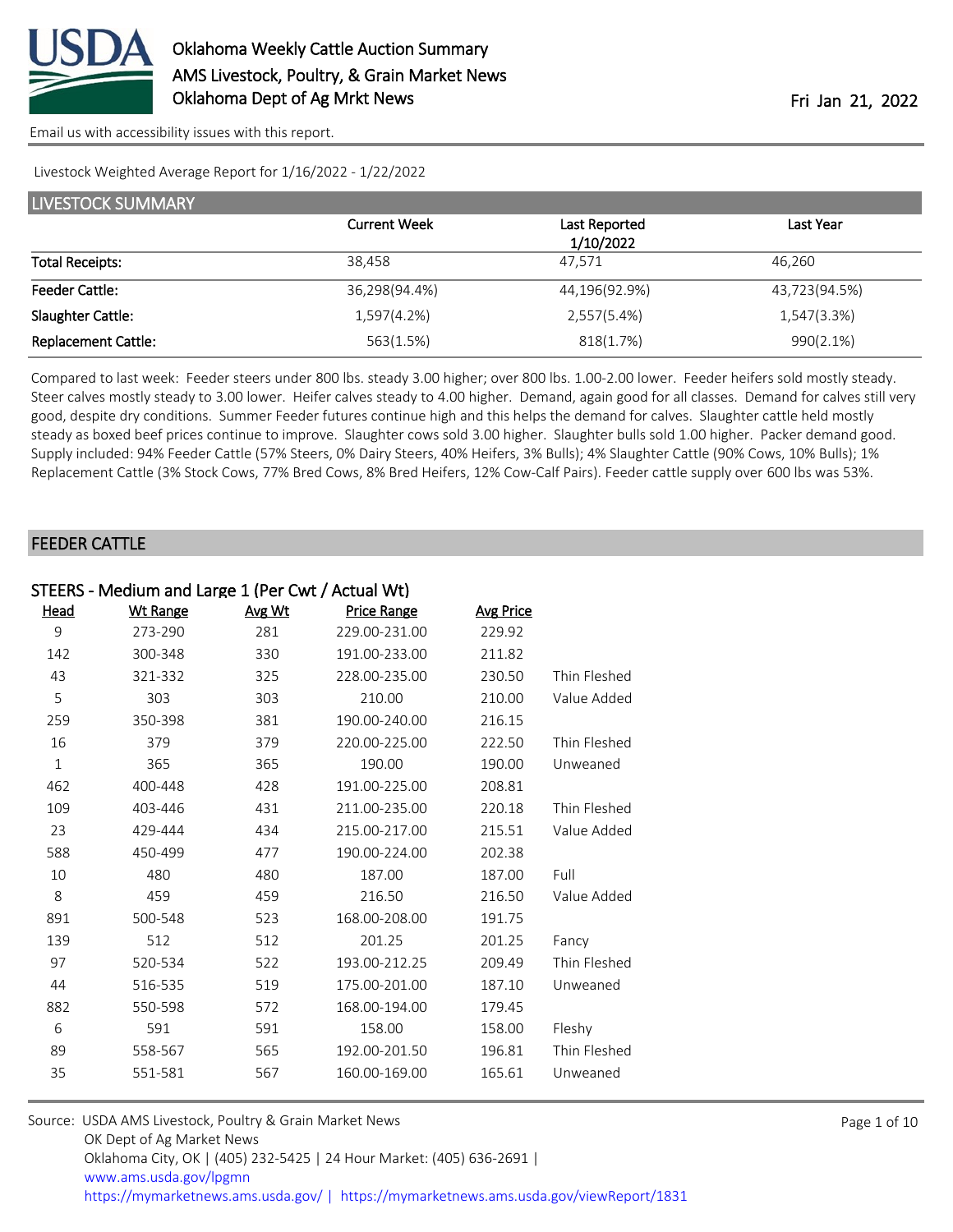

[Email us with accessibility issues with this report.](mailto:mars@ams.usda.gov?subject=508%20issue)

| 58   | 607-620 | 609  | 170.00-183.00 | 181.40 | Thin Fleshed |
|------|---------|------|---------------|--------|--------------|
| 41   | 601-648 | 636  | 150.50-164.00 | 158.62 | Unweaned     |
| 55   | 617-634 | 630  | 178.50-182.50 | 179.35 | Value Added  |
| 1159 | 650-699 | 672  | 140.00-176.00 | 166.10 |              |
| 12   | 690     | 690  | 156.00        | 156.00 | Fleshy       |
| 62   | 663-689 | 677  | 150.00-157.50 | 154.29 | Unweaned     |
| 1442 | 700-748 | 727  | 135.00-166.00 | 160.87 |              |
| 1198 | 751-799 | 768  | 139.00-166.00 | 159.47 |              |
| 233  | 752-769 | 761  | 166.50-168.50 | 167.43 | Fancy        |
| 5    | 793     | 793  | 152.00        | 152.00 | Fleshy       |
| 1013 | 801-846 | 819  | 141.00-169.00 | 156.21 |              |
| 6    | 830     | 830  | 148.00        | 148.00 | Fleshy       |
| 1109 | 852-892 | 865  | 132.00-160.00 | 153.50 |              |
| 499  | 904-943 | 926  | 138.00-153.50 | 149.18 |              |
| 89   | 950-979 | 959  | 149.50-150.00 | 149.80 |              |
| 118  | 1004    | 1004 | 144.75-146.75 | 146.33 |              |
| 9    | 1050    | 1050 | 139.00        | 139.00 |              |

#### STEERS - Medium and Large 1-2 (Per Cwt / Actual Wt)

| Head           | <b>Wt Range</b> | Avg Wt | <b>Price Range</b> | <b>Avg Price</b> |              |
|----------------|-----------------|--------|--------------------|------------------|--------------|
| $\overline{2}$ | 290             | 290    | 177.00             | 177.00           |              |
| 48             | 300-347         | 324    | 165.00-205.00      | 192.57           |              |
| 69             | 350-392         | 377    | 171.00-189.00      | 178.73           |              |
| 198            | 402-444         | 431    | 170.00-196.00      | 188.68           |              |
| 23             | 437             | 437    | 198.00             | 198.00           | Thin Fleshed |
| 5              | 423             | 423    | 165.00             | 165.00           | Unweaned     |
| 280            | 450-497         | 475    | 162.00-191.00      | 178.29           |              |
| 19             | 471             | 471    | 190.00             | 190.00           | Thin Fleshed |
| 161            | 480-499         | 497    | 160.00-165.00      | 160.21           | Unweaned     |
| 831            | 500-549         | 531    | 164.00-186.00      | 173.64           |              |
| 38             | 528-533         | 529    | 159.00-169.00      | 161.12           | Unweaned     |
| 531            | 553-599         | 575    | 146.00-179.00      | 165.92           |              |
| 565            | 600-649         | 625    | 138.00-169.50      | 160.50           |              |
| 20             | 604             | 604    | 176.00             | 176.00           | Thin Fleshed |
| 66             | 630-643         | 638    | 144.00-149.00      | 145.36           | Unweaned     |
| 605            | 651-698         | 678    | 130.00-172.00      | 159.05           |              |
| 51             | 651-692         | 665    | 144.00-149.00      | 146.53           | Unweaned     |
| 120            | 700-747         | 717    | 150.00-164.00      | 155.78           |              |
| 93             | 755-787         | 774    | 145.00-153.00      | 148.06           |              |
| 141            | 802-849         | 821    | 148.00-154.00      | 151.33           |              |
| 54             | 859-881         | 870    | 139.00-152.00      | 146.06           |              |
|                |                 |        |                    |                  |              |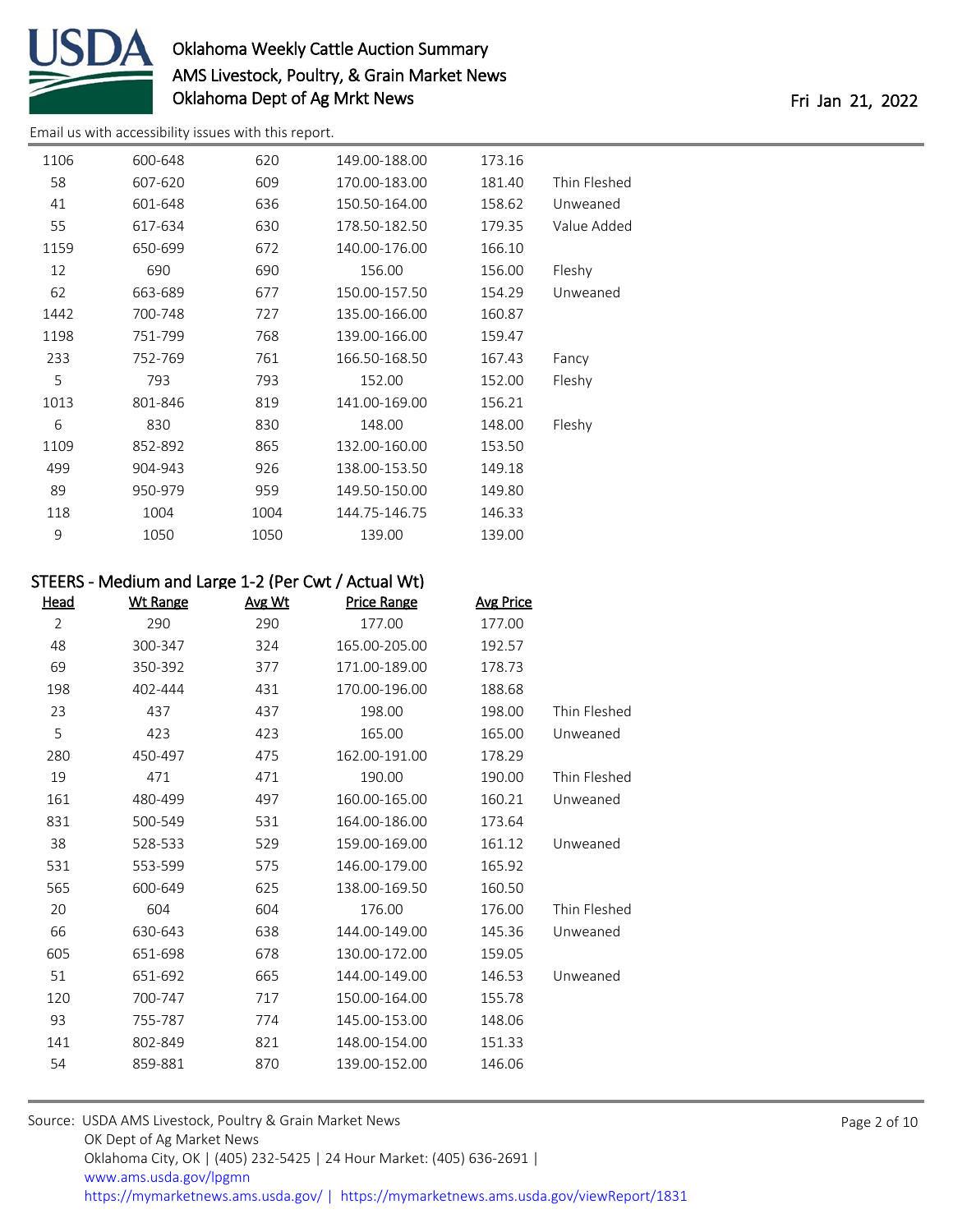

[Email us with accessibility issues with this report.](mailto:mars@ams.usda.gov?subject=508%20issue)

| 38 | 914-932 | 929  | 137.00-146.00 | 144.60 |
|----|---------|------|---------------|--------|
| 18 | 1104    | 1104 | 131 QQ        | 131.00 |

| STEERS - Medium and Large 2 (Per Cwt / Actual Wt) |                 |               |                    |                  |              |  |
|---------------------------------------------------|-----------------|---------------|--------------------|------------------|--------------|--|
| <b>Head</b>                                       | <b>Wt Range</b> | <u>Avg Wt</u> | <b>Price Range</b> | <b>Avg Price</b> |              |  |
| 3                                                 | 290             | 290           | 151.00             | 151.00           |              |  |
| 20                                                | 320-345         | 334           | 160.00-209.00      | 179.48           |              |  |
| 11                                                | 370-395         | 385           | 131.00-192.00      | 162.09           |              |  |
| 53                                                | 415-449         | 435           | 141.00-190.00      | 167.89           |              |  |
| 68                                                | 450-495         | 470           | 110.00-187.00      | 165.61           |              |  |
| 66                                                | 500-545         | 522           | 141.00-164.00      | 154.68           |              |  |
| 97                                                | 552-596         | 575           | 140.00-170.00      | 160.06           |              |  |
| 55                                                | 594             | 594           | 164.00             | 164.00           | Thin Fleshed |  |
| 7                                                 | 614-645         | 622           | 140.00-143.00      | 142.21           |              |  |
| 15                                                | 605             | 605           | 125.00             | 125.00           | Unweaned     |  |
| 3                                                 | 665-695         | 683           | 120.00-133.00      | 127.65           |              |  |
| 125                                               | 700-747         | 727           | 122.00-156.00      | 146.34           |              |  |
| 6                                                 | 784             | 784           | 150.00             | 150.00           |              |  |
| 1                                                 | 850             | 850           | 126.00             | 126.00           |              |  |
| 12                                                | 947             | 947           | 138.00             | 138.00           |              |  |
| 11                                                | 963             | 963           | 125.00             | 125.00           |              |  |

### DAIRY STEERS - Large 3 (Per Cwt / Actual Wt)

| <u>Head</u> | <u>Wt Range</u> | Avg Wt | <b>Price Range</b> | <b>Avg Price</b> |
|-------------|-----------------|--------|--------------------|------------------|
| 56          | 209.            | 209    | 85.00              | 85.00            |
| 50          | 255             | 255    | 85.00              | 85.00            |

### DAIRY STEERS - Medium 3 (Per Cwt / Actual Wt)

| Head | Wt Range | <b>Avg Wt</b> | <b>Price Range</b> | <b>Avg Price</b> |
|------|----------|---------------|--------------------|------------------|
|      | 200      | 200           | 65.00              | 65.00            |

|             | HEIFERS - Medium and Large 1 (Per Cwt / Actual Wt) |        |               |           |              |  |  |
|-------------|----------------------------------------------------|--------|---------------|-----------|--------------|--|--|
| <u>Head</u> | <b>Wt Range</b>                                    | Avg Wt | Price Range   | Avg Price |              |  |  |
| 3           | 225                                                | 225    | 195.00        | 195.00    |              |  |  |
| 22          | 295-299                                            | 299    | 162.00-180.00 | 178.38    |              |  |  |
| 127         | 300-348                                            | 328    | 155.00-185.00 | 170.92    |              |  |  |
| 18          | 304-305                                            | 305    | 190.00        | 190.00    | Thin Fleshed |  |  |
| 1           | 310                                                | 310    | 174.00        | 174.00    | Unweaned     |  |  |
| 3           | 300-338                                            | 325    | 174.00-185.00 | 181.62    | Value Added  |  |  |
| 164         | 350-397                                            | 376    | 158.00-184.00 | 170.93    |              |  |  |
| 42          | 396                                                | 396    | 193.00        | 193.00    | Fancy        |  |  |
| 51          | 361-387                                            | 373    | 192.50-195.00 | 194.47    | Thin Fleshed |  |  |
|             |                                                    |        |               |           |              |  |  |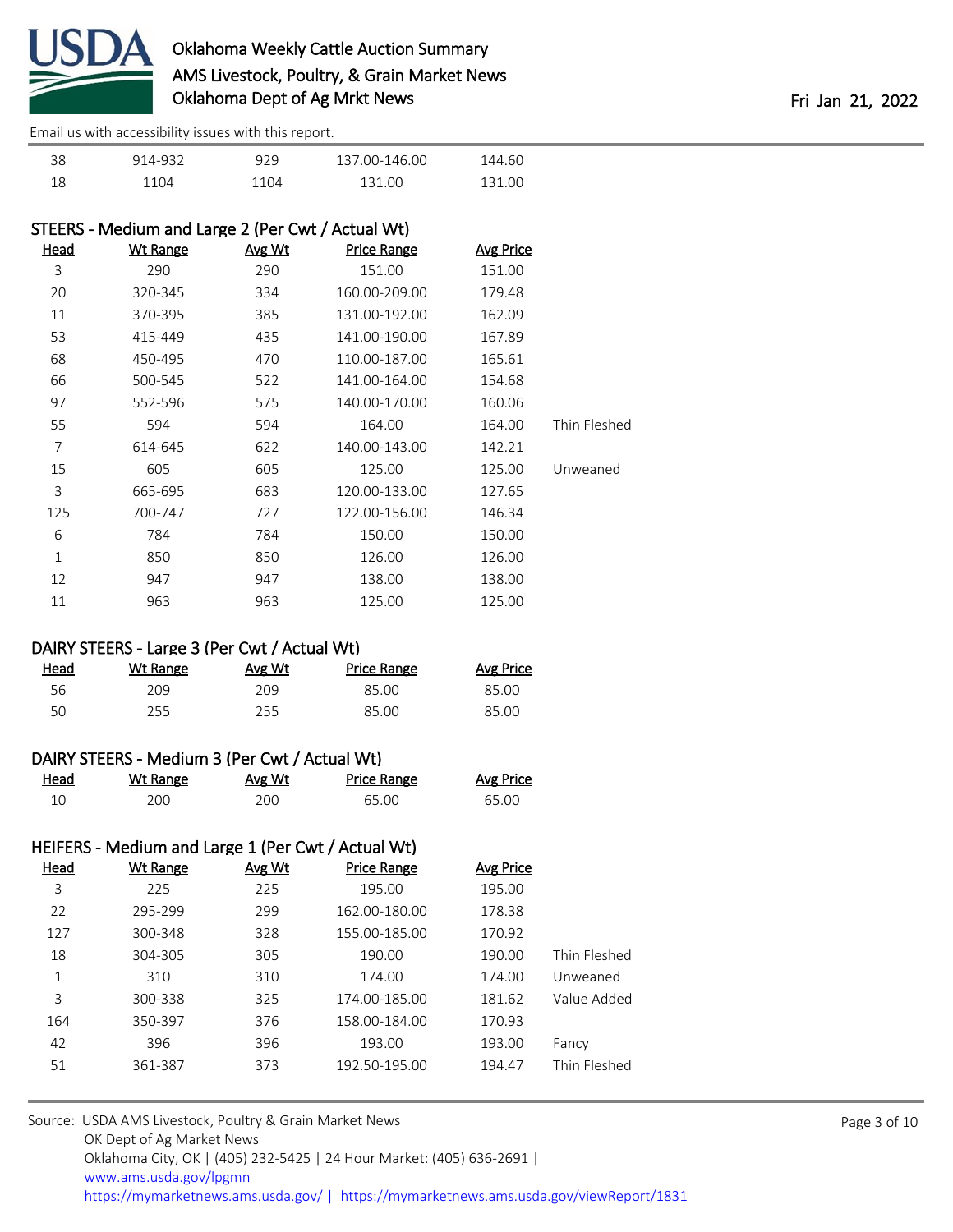

[Email us with accessibility issues with this report.](mailto:mars@ams.usda.gov?subject=508%20issue)

| 20             | 365-370                                              | 368 | 141.00-163.00      | 156.49           | Unweaned     |
|----------------|------------------------------------------------------|-----|--------------------|------------------|--------------|
| $17\,$         | 378-398                                              | 392 | 175.50-178.50      | 177.62           | Value Added  |
| 625            | 400-448                                              | 426 | 149.00-186.00      | 172.26           |              |
| 120            | 406-409                                              | 406 | 181.00             | 181.00           | Fancy        |
| 12             | 413                                                  | 413 | 183.50             | 183.50           | Thin Fleshed |
| 18             | 405-448                                              | 428 | 149.00-168.00      | 162.48           | Unweaned     |
| $\overline{7}$ | 400-442                                              | 433 | 176.00-177.00      | 176.65           | Value Added  |
| 835            | 450-499                                              | 478 | 151.00-179.00      | 168.14           |              |
| 35             | 454-482                                              | 476 | 176.00-178.00      | 176.44           | Thin Fleshed |
| 54             | 469-483                                              | 476 | 145.00-159.00      | 151.82           | Unweaned     |
| 8              | 450-465                                              | 455 | 173.00-177.00      | 175.00           | Value Added  |
| 822            | 500-548                                              | 525 | 133.00-169.00      | 158.11           |              |
| 60             | 528                                                  | 528 | 173.00             | 173.00           | Fancy        |
| 63             | 504-516                                              | 510 | 170.50-173.50      | 172.10           | Thin Fleshed |
| 3              | 503                                                  | 503 | 153.00             | 153.00           | Unweaned     |
| 1109           | 550-599                                              | 573 | 133.00-166.00      | 154.92           |              |
| 1404           | 600-649                                              | 627 | 131.00-158.00      | 151.34           |              |
| 48             | 635-642                                              | 640 | 155.50             | 155.50           | Fancy        |
| 8              | 628-642                                              | 637 | 136.00-145.00      | 139.33           | Unweaned     |
| 1015           | 650-696                                              | 675 | 126.00-167.00      | 149.81           |              |
| 736            | 701-748                                              | 719 | 124.50-154.00      | 149.69           |              |
| 131            | 736                                                  | 736 | 152.85             | 152.85           | Fancy        |
| 11             | 708                                                  | 708 | 144.50             | 144.50           | Fleshy       |
| 17             | 743                                                  | 743 | 135.00             | 135.00           | Unweaned     |
| 480            | 750-796                                              | 776 | 135.00-153.00      | 146.84           |              |
| 5              | 769                                                  | 769 | 145.00             | 145.00           | Fleshy       |
| 273            | 800-838                                              | 821 | 135.00-150.00      | 146.74           |              |
| 105            | 854-898                                              | 874 | 125.00-150.00      | 143.12           |              |
| 52             | 913-933                                              | 921 | 135.00-144.00      | 137.65           |              |
|                |                                                      |     |                    |                  |              |
|                | HEIFERS - Medium and Large 1-2 (Per Cwt / Actual Wt) |     |                    |                  |              |
| <u>Head</u>    | <b>Wt Range Lange Million</b>                        |     | <b>Price Range</b> | <b>Avg Price</b> |              |
| 25             | 267-292                                              | 282 | 150.00-160.00      | 156.21           |              |
| 50             | 302-345                                              | 324 | 140.00-160.00      | 148.63           |              |
| 74             | 356-396                                              | 381 | 151.00-175.00      | 162.67           |              |
| 158            | 402-447                                              | 421 | 140.00-165.00      | 156.83           |              |
| 81             | 414-439                                              | 437 | 123.00-140.00      | 139.01           | Unweaned     |
| 514            | 450-499                                              | 482 | 138.00-167.00      | 154.46           |              |
| 47             | 457-484                                              | 461 | 125.00-140.00      | 137.57           | Unweaned     |
| 237            | 503-549                                              | 529 | 140.00-156.00      | 146.90           |              |
| 104            | 508                                                  | 508 | 172.00             | 172.00           | Thin Fleshed |
| 39             | 525-548                                              | 533 | 121.00-151.00      | 133.06           | Unweaned     |
|                |                                                      |     |                    |                  |              |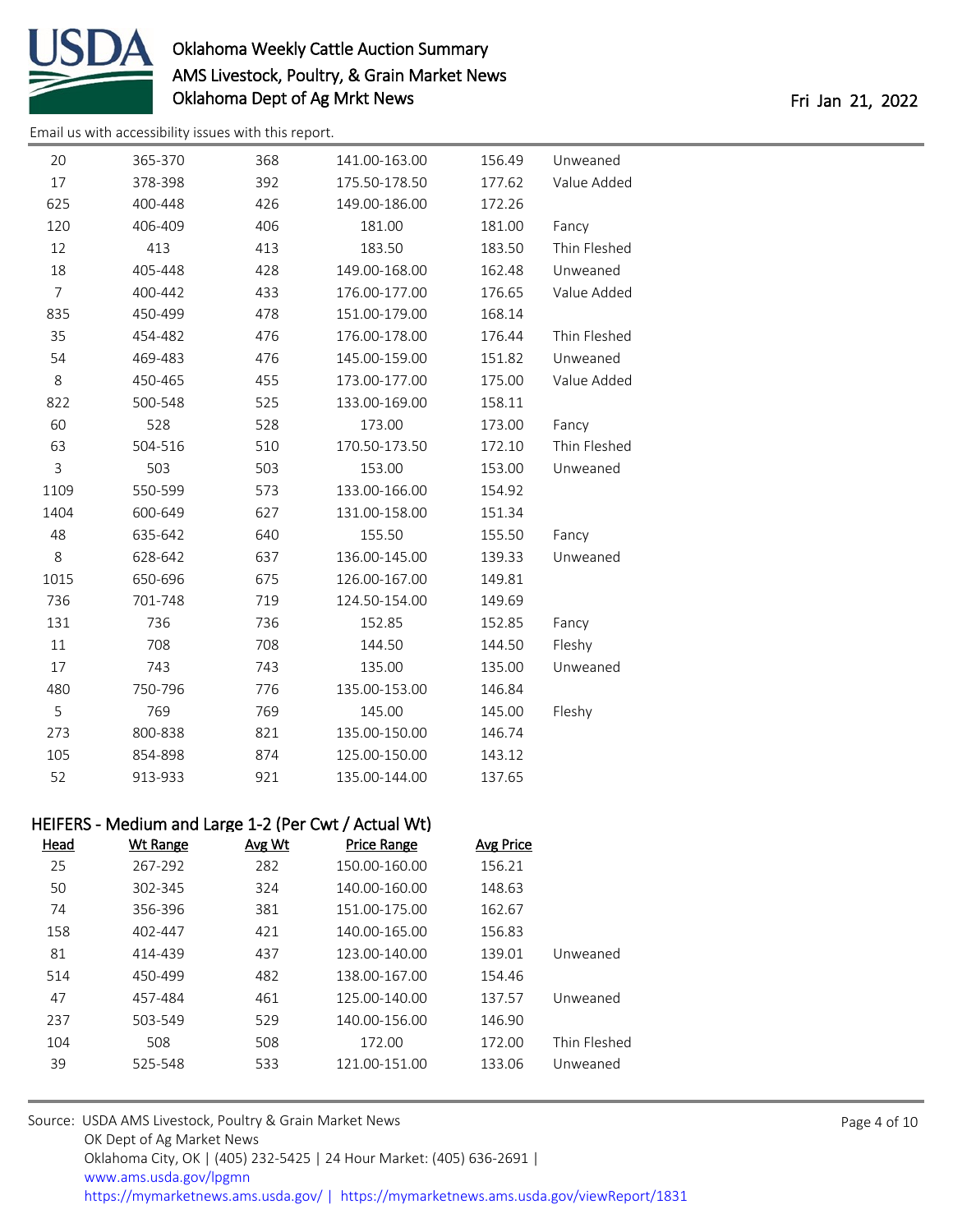

[Email us with accessibility issues with this report.](mailto:mars@ams.usda.gov?subject=508%20issue)

| 285 | 554-599 | 574 | 135.00-150.50 | 146.67 |          |
|-----|---------|-----|---------------|--------|----------|
| 15  | 565     | 565 | 132.00-135.00 | 133.60 | Unweaned |
| 303 | 600-648 | 623 | 123.00-147.00 | 142.34 |          |
| 10  | 618-626 | 623 | 130.00        | 130.00 | Unweaned |
| 166 | 650-698 | 678 | 131.00-154.50 | 140.88 |          |
| 12  | 691     | 691 | 134.00        | 134.00 | Unweaned |
| 158 | 719-747 | 732 | 132.00-145.00 | 140.65 |          |
| 32  | 728     | 728 | 130.00        | 130.00 | Unweaned |
| 93  | 764-797 | 791 | 139.00-143.00 | 141.33 |          |
| 76  | 827-843 | 833 | 126.00-138.00 | 131.96 |          |
| 16  | 869-870 | 869 | 125.00-140.00 | 133.43 |          |

#### HEIFERS - Medium and Large 2 (Per Cwt / Actual Wt)

| <u>Head</u>    | <b>Wt Range</b> | Avg Wt | <b>Price Range</b> | <b>Avg Price</b> |              |
|----------------|-----------------|--------|--------------------|------------------|--------------|
| 25             | 267-290         | 285    | 110.00-140.00      | 115.61           |              |
| 11             | 300-345         | 318    | 130.00-153.00      | 146.26           |              |
| 37             | 350-395         | 376    | 130.00-155.00      | 140.63           |              |
| 66             | 400-445         | 421    | 128.00-155.00      | 142.77           |              |
| 6              | 448             | 448    | 166.00             | 166.00           | Thin Fleshed |
| 83             | 450-495         | 484    | 127.00-154.00      | 142.58           |              |
| 51             | 500-548         | 527    | 100.00-152.00      | 125.43           |              |
| 36             | 550-590         | 560    | 121.00-140.00      | 129.40           |              |
| 15             | 610-635         | 622    | 121.00-139.00      | 134.41           |              |
| 9              | 612             | 612    | 138.00             | 138.00           | Fleshy       |
| 3              | 670-698         | 689    | 115.00-134.00      | 121.16           |              |
| 30             | 735             | 735    | 132.00             | 132.00           |              |
| 20             | 767-789         | 777    | 103.00-114.00      | 108.03           |              |
| 1              | 835             | 835    | 101.00             | 101.00           |              |
| $\overline{2}$ | 855             | 855    | 108.00             | 108.00           |              |

# BULLS - Medium and Large 1 (Per Cwt / Actual Wt)

| Head | Wt Range | Avg Wt | <b>Price Range</b> | <b>Avg Price</b> |              |
|------|----------|--------|--------------------|------------------|--------------|
| 20   | 305-325  | 310    | 180.00-225.00      | 208.67           |              |
| 30   | 350-391  | 383    | 187.00-211.00      | 204.92           |              |
| 11   | 360      | 360    | 190.00             | 190.00           | Unweaned     |
| 44   | 400-446  | 416    | 180.00-202.00      | 191.50           |              |
| 114  | 450-495  | 464    | 156.00-203.00      | 181.59           |              |
| 27   | 503-548  | 524    | 156.00-175.00      | 163.46           |              |
| 4    | 501      | 501    | 183.00             | 183.00           | Unweaned     |
| 76   | 550-598  | 574    | 146.50-175.00      | 158.95           |              |
| 10   | 553      | 553    | 187.00             | 187.00           | Thin Fleshed |
| 33   | 566-599  | 589    | 147.50-163.00      | 156.49           | Unweaned     |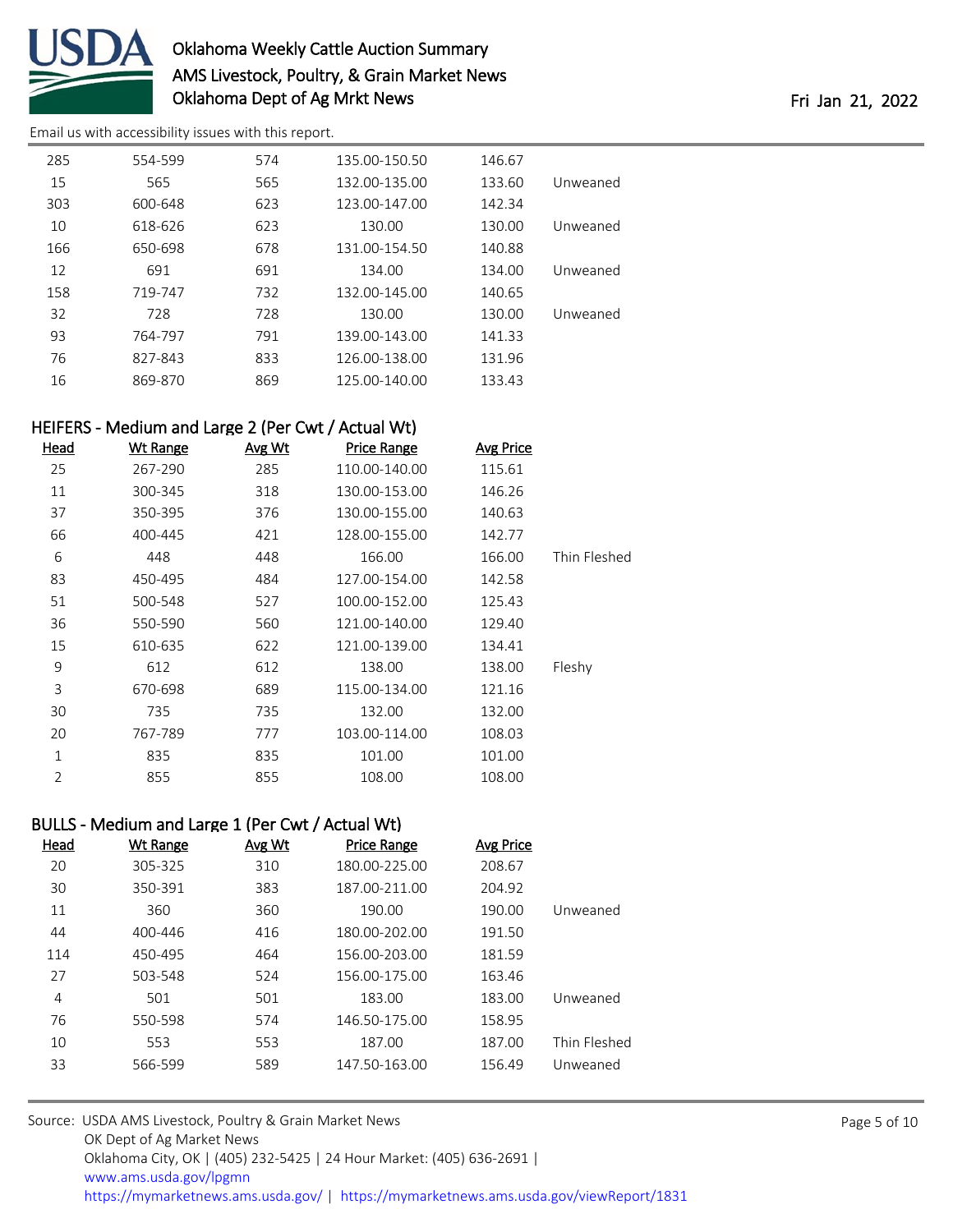

[Email us with accessibility issues with this report.](mailto:mars@ams.usda.gov?subject=508%20issue)

| 51 | 600-643 | 621 | 135.00-160.00 | 152.51 |          |
|----|---------|-----|---------------|--------|----------|
| 9  | 610-635 | 629 | 156.00-157.00 | 156.22 | Unweaned |
| 18 | 650-685 | 665 | 136.00-149.00 | 145.70 |          |
| b  | 721-735 | 723 | 125.00-132.00 | 126.19 |          |
| 3  | 801-825 | 809 | 121.00-150.00 | 140.14 |          |
|    | 850     | 850 | 126.00        | 126.00 |          |

### BULLS - Medium and Large 1-2 (Per Cwt / Actual Wt)

| <u>Head</u> | <b>Wt Range</b> | Avg Wt | <b>Price Range</b> | <b>Avg Price</b> |          |
|-------------|-----------------|--------|--------------------|------------------|----------|
| 11          | 303-343         | 320    | 154.00-195.00      | 173.04           |          |
| 6           | 303             | 303    | 164.00             | 164.00           | Unweaned |
| 25          | 360-395         | 379    | 144.00-197.00      | 172.65           |          |
| 24          | 410-449         | 429    | 129.00-165.00      | 150.67           |          |
| 44          | 453-498         | 472    | 155.00-171.00      | 165.08           |          |
| 16          | 469-475         | 472    | 161.00-170.00      | 164.97           | Unweaned |
| 15          | 500-549         | 532    | 141.00-150.00      | 144.33           |          |
| 11          | 548             | 548    | 141.00             | 141.00           | Unweaned |
| 31          | 555-598         | 578    | 144.00-157.00      | 152.76           |          |
| 17          | 555             | 555    | 146.00             | 146.00           | Unweaned |
| 7           | 684             | 684    | 120.00             | 120.00           |          |
| 7           | 659             | 659    | 143.00             | 143.00           | Unweaned |
| 16          | 702             | 702    | 138.00             | 138.00           | Unweaned |
| 9           | 900             | 900    | 116.00             | 116.00           |          |

### BULLS - Medium and Large 2 (Per Cwt / Actual Wt)

| Head | Wt Range | Avg Wt | <b>Price Range</b> | Avg Price |
|------|----------|--------|--------------------|-----------|
|      | 310-348  | 331    | 163.00-203.00      | 178.76    |
| 5    | 355-395  | 367    | 140.00-199.00      | 164.21    |
|      | 420-435  | 426    | 160.00-178.00      | 167.53    |
| 24   | 459-495  | 470    | 131.00-175.00      | 162.73    |
| 14   | 500-535  | 530    | 140.00-154.00      | 144.89    |
| 6    | 553-585  | 574    | 140.00-160.00      | 150.84    |
| 9    | 600-640  | 618    | 118.00-140.00      | 130.01    |
|      |          |        |                    |           |

#### SLAUGHTER CATTLE

# COWS - Breaker 75-80% (Per Cwt / Actual Wt)

| Wt Range  | Avg Wt | Price Range | Avg Price | Dressing |
|-----------|--------|-------------|-----------|----------|
| 1250-1765 | 1439   | 62.00-78.00 | 71.72     | Average  |
| 1200-1820 | 1592   | 68.00-79.00 | 74.82     | High     |
| 1010-1600 | 1230   | 58.00-70.00 | 63.19     | _OW      |
|           |        |             |           |          |

# COWS - Boner 80-85% (Per Cwt / Actual Wt)

| Source: USDA AMS Livestock, Poultry & Grain Market News                                |
|----------------------------------------------------------------------------------------|
| OK Dept of Ag Market News                                                              |
| Oklahoma City, OK   (405) 232-5425   24 Hour Market: (405) 636-2691                    |
| www.ams.usda.gov/lpgmn                                                                 |
| https://mymarketnews.ams.usda.gov/   https://mymarketnews.ams.usda.gov/viewReport/1831 |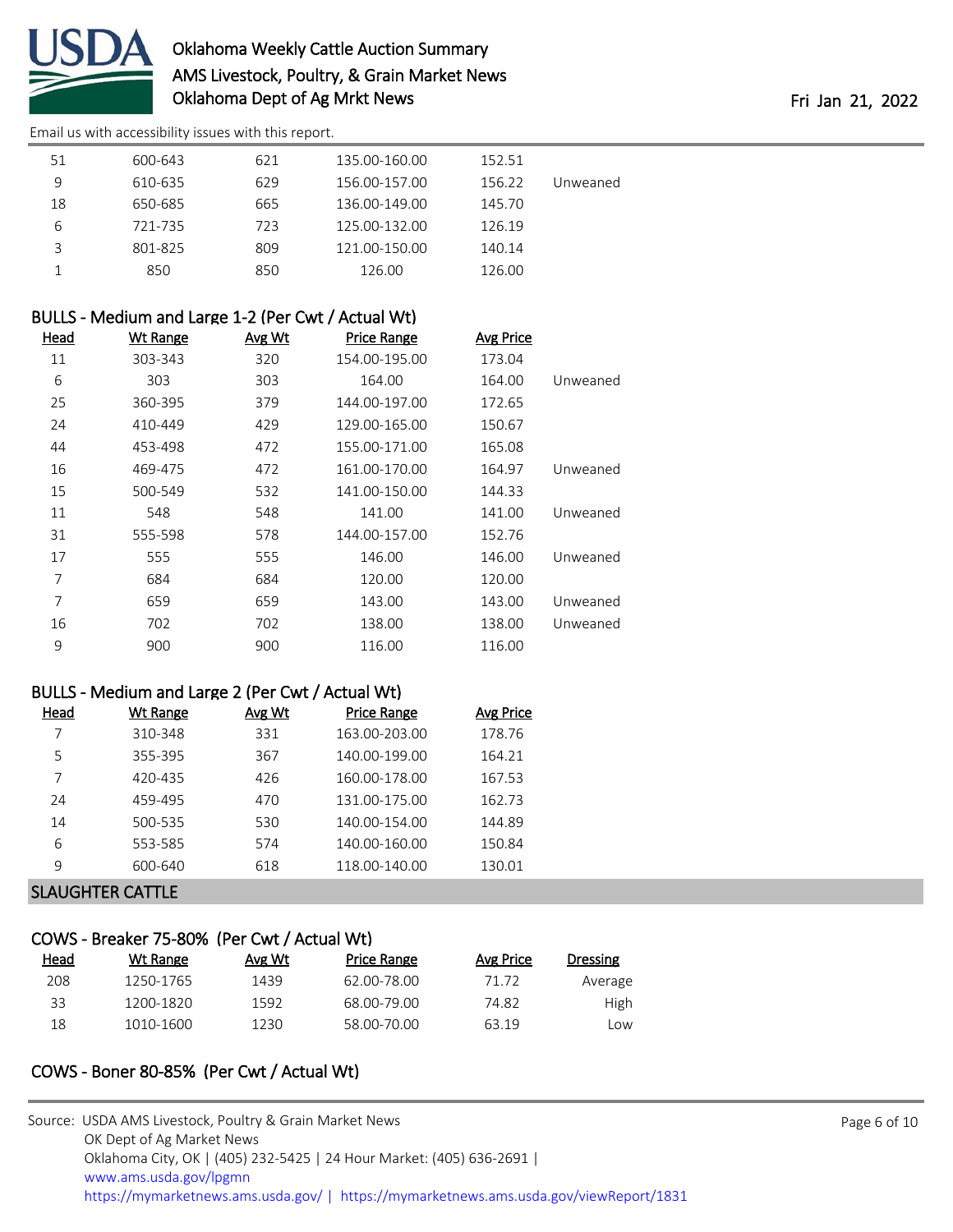

[Email us with accessibility issues with this report.](mailto:mars@ams.usda.gov?subject=508%20issue)

| <u>Head</u> | Wt Range  | Avg Wt | Price Range | Avg Price | Dressing             |
|-------------|-----------|--------|-------------|-----------|----------------------|
| 295         | 1075-1755 | 1276   | 62.00-76.00 | 67.44     | Average              |
|             | 920       | 920    | 70.00       | 70.00     | Average Light Weight |
| 82          | 1097-1535 | 1280   | 66.00-75.50 | 71.47     | High                 |
| 34          | 1045-1444 | 1250   | 52.00-65.00 | 60.53     | Low                  |

### COWS - Lean 85-90% (Per Cwt / Actual Wt)

| <b>Head</b>    | Wt Range  | Avg Wt | <b>Price Range</b> | Avg Price | <b>Dressing</b>        |
|----------------|-----------|--------|--------------------|-----------|------------------------|
| 194            | 1003-1660 | 1162   | 55.00-71.00        | 63.05     | Average                |
| 29             | 840-998   | 946    | 50.00-59.00        | 52.78     | Average Light Weight   |
| 8              | 1010-1060 | 1054   | 55.00-116.00       | 108.69    | Average Return to Feed |
| 37             | 1005-1280 | 1134   | 60.00-73.00        | 66.15     | High                   |
| $\overline{4}$ | 962-995   | 970    | 57.50-61.00        | 60.10     | High Light Weight      |
| 78             | 1000-1375 | 1101   | 44.00-65.00        | 56.79     | Low                    |
| 29             | 810-985   | 916    | 40.00-62.00        | 50.57     | Low Light Weight       |
| 27             | 965-1152  | 1053   | 40.00-59.00        | 45.37     | Very Low               |
| 16             | 695-975   | 883    | 30.00-50.00        | 38.02     | Very Low Light Weight  |

## BULLS - 1 (Per Cwt / Actual Wt)

| Head | Wt Range  | Avg Wt | Price Range  | Avg Price | <b>Dressing</b> |  |
|------|-----------|--------|--------------|-----------|-----------------|--|
|      | 1665-1910 | `762   | 95.00-103.00 | 97.88     | High            |  |

|             | BULLS - 1-2 (Per Cwt / Actual Wt) |        |                    |           |                      |
|-------------|-----------------------------------|--------|--------------------|-----------|----------------------|
| <b>Head</b> | Wt Range                          | Avg Wt | <b>Price Range</b> | Avg Price | <b>Dressing</b>      |
| 47          | 1345-2130                         | 1710   | 81.00-98.00        | 88.48     | Average              |
|             | 910-1210                          | 1060   | 83.00-84.00        | 83.43     | Average Light Weight |
| 34          | 1540-2260                         | 1847   | 87.00-107.50       | 95.16     | High                 |
| 25          | 1300-1885                         | 1596   | 74.00-89.00        | 82.07     | Low                  |
|             | 985-1295                          | 1178   | 75.00-76.50        | 75.53     | Low Light Weight     |

|             | BULLS - 2 (Per Cwt / Actual Wt) |        |             |           |                  |  |  |  |
|-------------|---------------------------------|--------|-------------|-----------|------------------|--|--|--|
| <b>Head</b> | Wt Range                        | Avg Wt | Price Range | Avg Price | <b>Dressing</b>  |  |  |  |
|             | 1505-1745                       | 1625   | 77.00-79.00 | 77.93     | Average          |  |  |  |
|             | 1370-1590                       | 1486   | 58.00-70.00 | 63.65     | Low              |  |  |  |
|             | 1145                            | 1145   | 64.00       | 64.00     | Low Light Weight |  |  |  |
|             | ------------                    |        |             |           |                  |  |  |  |

#### REPLACEMENT CATTLE

| STOCK COWS - Medium and Large 1 (Per Cwt / Actual Wt) |       |      |           |        |             |           |  |
|-------------------------------------------------------|-------|------|-----------|--------|-------------|-----------|--|
| Age                                                   | Stage | Head | Wt Range  | Avg Wt | Price Range | Avg Price |  |
| 7−4                                                   |       |      | 1035-1320 | 1201   | 78.00-86.00 | 83.13     |  |

### BRED COWS - Medium and Large 1 (Per Head / Actual Wt)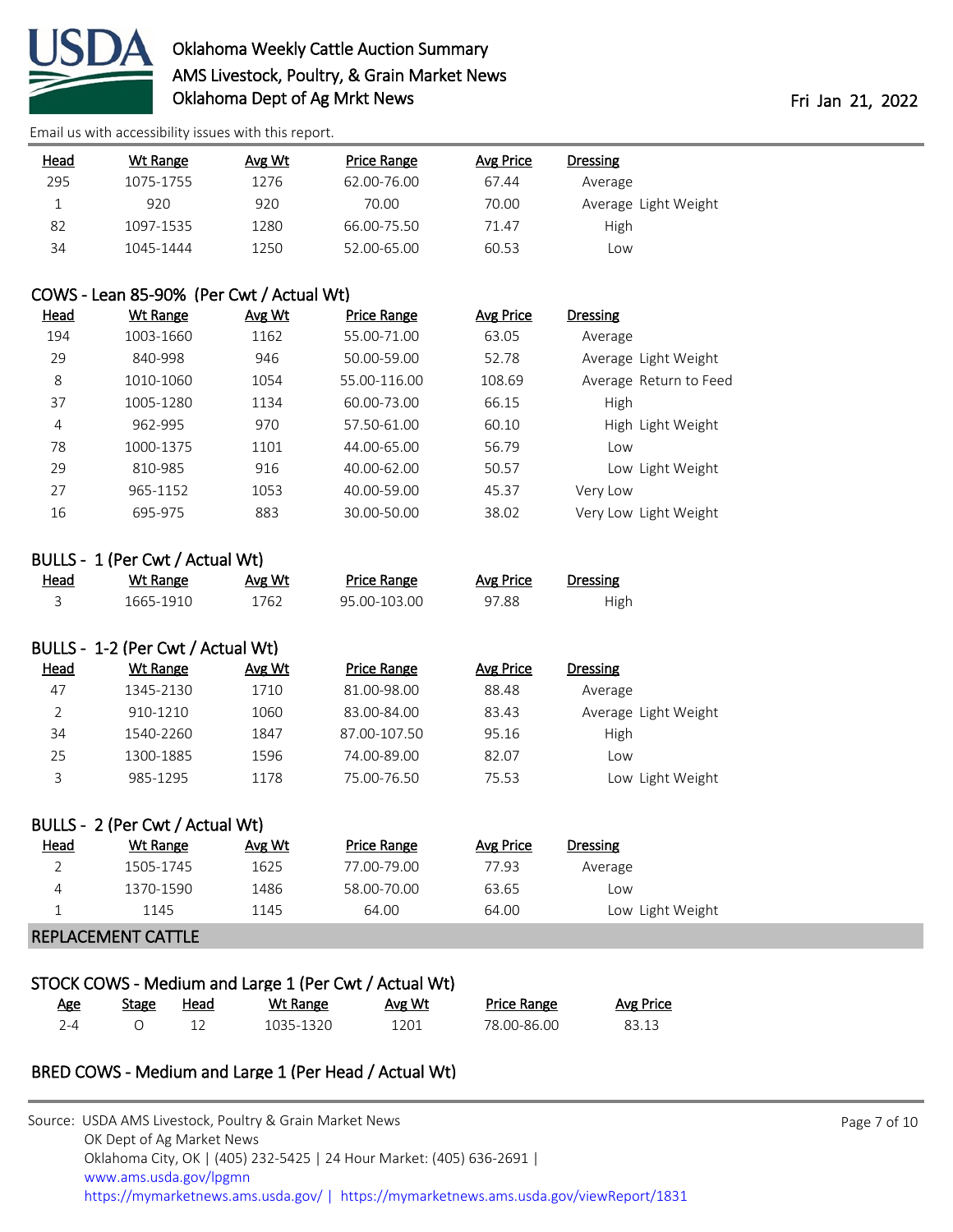

[Email us with accessibility issues with this report.](mailto:mars@ams.usda.gov?subject=508%20issue)

| <u>Age</u> | <b>Stage</b>   | Head | Wt Range  | <b>Avg Wt</b> | <b>Price Range</b> | Avg Price |       |
|------------|----------------|------|-----------|---------------|--------------------|-----------|-------|
| $2 - 4$    | Τ1             |      | 1075      | 1075          | 700.00             | 700.00    |       |
| $2 - 4$    | T2             |      | 896-1195  | 1008          | 900.00-1175.00     | 1028.14   |       |
| $5 - 8$    | T2             | 53   | 765-1426  | 1261          | 735.00-1350.00     | 1039.12   |       |
| $5 - 8$    | T <sub>2</sub> | 10   | 1381-1453 | 1395          | 1250.00-1360.00    | 1337.09   | Fancy |
| $5 - 8$    | T3             | 6    | 1060-1305 | 1142          | 860.00-975.00      | 931.18    |       |
| >8         | T2             | 21   | 1090-1302 | 1256          | 835.00-960.00      | 908.09    |       |
| >8         | T3             | 5    | 1075-1300 | 1205          | 700.00-875.00      | 793.36    |       |

#### BRED COWS - Medium and Large 1-2 (Per Head / Actual Wt)

| <u>Age</u> | <b>Stage</b> | Head           | Wt Range  | Avg Wt | <b>Price Range</b> | Avg Price |
|------------|--------------|----------------|-----------|--------|--------------------|-----------|
| $2 - 4$    | Τ1           | 10             | 1128      | 1128   | 810.00             | 810.00    |
| $2 - 4$    | T2           | 4              | 675-1145  | 930    | 800.00-975.00      | 888.51    |
| $2 - 4$    | T3           | 4              | 905-1050  | 971    | 800.00-1050.00     | 903.94    |
| $5 - 8$    | T2           | 38             | 803-1295  | 1078   | 775.00-1160.00     | 917.78    |
| $5 - 8$    | T3           | 51             | 986-1265  | 1108   | 825.00-1160.00     | 911.67    |
| >8         | T2           | $\overline{4}$ | 1060-1183 | 1138   | 750.00-950.00      | 878.70    |
| >8         | T3           | 18             | 1139-1323 | 1176   | 810.00-1010.00     | 867.71    |

#### BRED COWS - Medium and Large 1-2 (Per Head / Estimate Wt)

| <b>Age</b> | Stage | Head | Wt Range  | Avg Wt | <b>Price Range</b> | <b>Avg Price</b> |
|------------|-------|------|-----------|--------|--------------------|------------------|
| $2 - 8$    | T3    |      | 1200      | 1200   | 1250.00            | 1250.00          |
| $5 - 8$    | 12    | 5    | 1000-1150 | 1050   | 1150.00-1450.00    | 1215.00          |
| $5 - 8$    | ΤЗ    | フフ   | 1100-1300 | 1136   | 1125.00-1500.00    | 1303.41          |
| >8         | ΤЗ    | 10   | 1300      | 1300   | 950.00             | 950.00           |

### BRED COWS - Medium and Large 2 (Per Head / Actual Wt)

| <u>Age</u> | Stage | Head | Wt Range  | Avg Wt | <b>Price Range</b> | Avg Price |
|------------|-------|------|-----------|--------|--------------------|-----------|
| $2 - 4$    | D     | 4    | 650-1115  | 890    | 700.00-850.00      | 765.45    |
| $5 - 8$    | 12    | 4    | 985-1215  | 1090   | 750.00-875.00      | 810.46    |
| $5 - 8$    | TЗ    | 4    | 1075      | 1075   | 750.00             | 750.00    |
| >8         | ΤЗ    | 44   | 1000-1127 | 1061   | 675.00-750.00      | 726.13    |

## BRED COWS - Medium and Large 2 (Per Head / Estimate Wt)

| <u>Age</u> | Stage | Head | Wt Range  | Avg Wt | <b>Price Range</b> | Avg Price |
|------------|-------|------|-----------|--------|--------------------|-----------|
| 2-4        | T2    |      | 900       | 900    | 900.00             | 900.00    |
| $5 - 8$    | D     | ₹    | 1100      | 1100   | 700.00-800.00      | 766.67    |
| $5 - 8$    | TЗ    |      | 1100-1200 | 1171   | 720.00-975.00      | 920.71    |
| >5         | T2-3. | 5.   | 1250.     | 1250   | 900.00             | 900.00    |

### BRED HEIFERS - Medium and Large 1-2 (Per Head / Actual Wt)

| <u>Age</u> | <b>Stage</b> | Head | Wt Range | <u>Avg Wt</u> | <b>Price Range</b> | Avg Price |  |
|------------|--------------|------|----------|---------------|--------------------|-----------|--|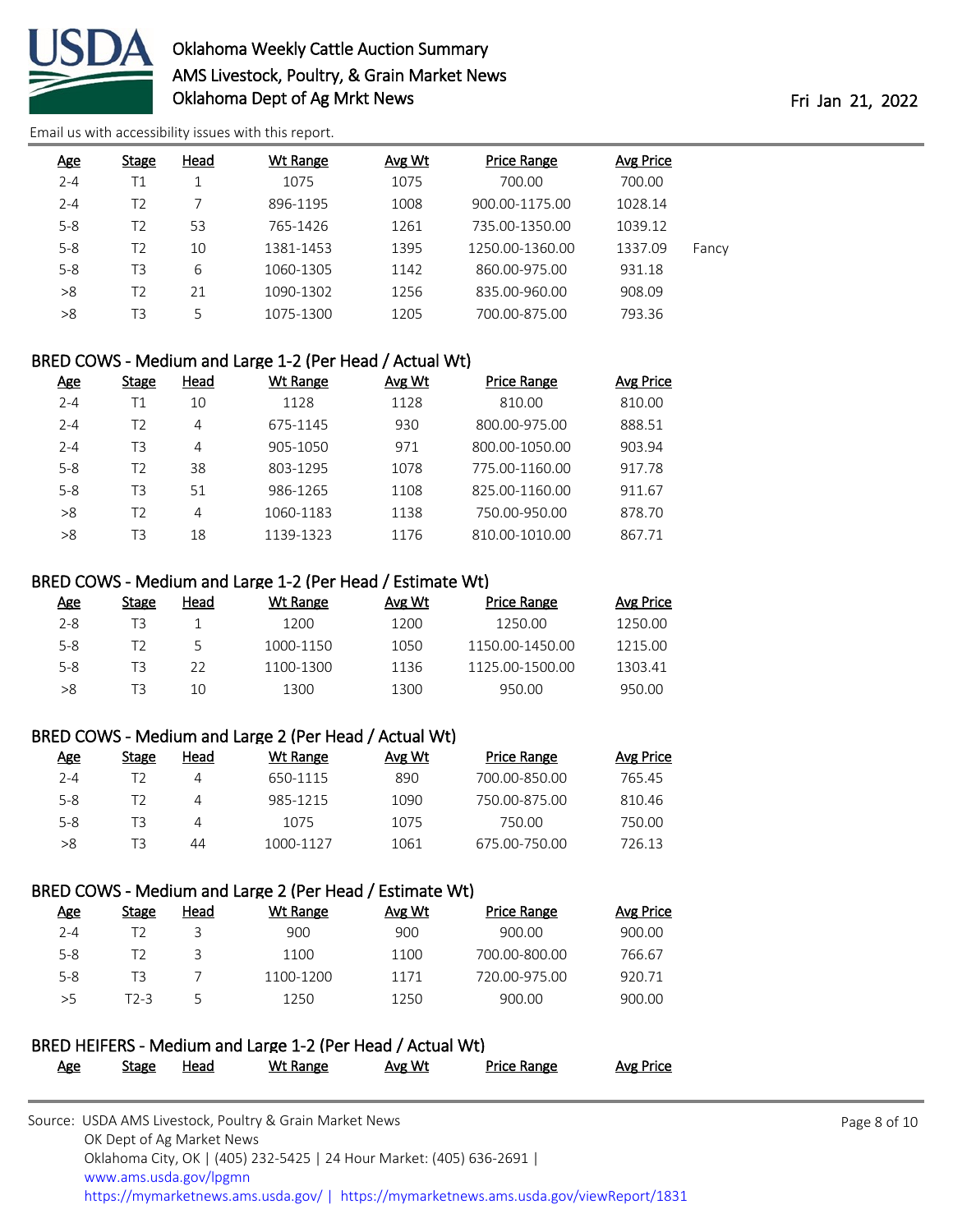

|            |                |                | Email us with accessibility issues with this report.         |        |                                                                                    |                  |
|------------|----------------|----------------|--------------------------------------------------------------|--------|------------------------------------------------------------------------------------|------------------|
| $2 - 4$    | T <sub>2</sub> | 6              | 1045-1180                                                    | 1100   | 800.00-1135.00                                                                     | 982.64           |
|            |                |                | BRED HEIFERS - Medium and Large 1-2 (Per Head / Estimate Wt) |        |                                                                                    |                  |
| <u>Age</u> | <b>Stage</b>   | <b>Head</b>    | <b>Wt Range</b>                                              | Avg Wt | <b>Price Range</b>                                                                 | <b>Avg Price</b> |
| $<$ 2      | $T2-3$         | $\overline{4}$ | 1000                                                         | 1000   | 850.00                                                                             | 850.00           |
| $<$ 2      | T <sub>3</sub> | 18             | 900-1100                                                     | 1089   | 925.00-1250.00                                                                     | 1231.94          |
|            |                |                | BRED HEIFERS - Medium and Large 2 (Per Head / Estimate Wt)   |        |                                                                                    |                  |
| <u>Age</u> | <b>Stage</b>   | <b>Head</b>    | <b>Wt Range</b>                                              | Avg Wt | <b>Price Range</b>                                                                 | <b>Avg Price</b> |
| $<$ 2      | T <sub>3</sub> | 8              | 950                                                          | 950    | 850.00                                                                             | 850.00           |
|            |                |                |                                                              |        | COW-CALF PAIRS - Medium and Large 1 w/ <150 lbs calf (Per Family / Actual Wt)      |                  |
| <b>Age</b> | <b>Stage</b>   | <b>Head</b>    | <b>Wt Range</b>                                              | Avg Wt | <b>Price Range</b>                                                                 | <b>Avg Price</b> |
| $2 - 4$    | $\circ$        | $\mathbf{1}$   | 1105                                                         | 1105   | 1000.00                                                                            | 1000.00          |
| $5 - 8$    | O              | 9              | 900-1250                                                     | 1145   | 925.00-1360.00                                                                     | 1194.94          |
| >8         | $\circ$        | $\overline{4}$ | 885-1213                                                     | 1131   | 800.00-1050.00                                                                     | 1001.09          |
|            |                |                |                                                              |        | COW-CALF PAIRS - Medium and Large 1 w/ <150 lbs calf (Per Head / Actual Wt)        |                  |
| <u>Age</u> | <b>Stage</b>   | <b>Head</b>    | <b>Wt Range</b>                                              | Avg Wt | <b>Price Range</b>                                                                 | <b>Avg Price</b> |
| $5 - 8$    | $\circ$        | $\mathbf{1}$   | 1210                                                         | 1210   | 1050.00                                                                            | 1050.00          |
|            |                |                |                                                              |        | COW-CALF PAIRS - Medium and Large 1 w/ 150-300 lbs calf (Per Family / Actual Wt)   |                  |
| <b>Age</b> | <b>Stage</b>   | <b>Head</b>    | <b>Wt Range</b>                                              | Avg Wt | <b>Price Range</b>                                                                 | <b>Avg Price</b> |
| $2 - 4$    | Τ1             | $1\,$          | 1125                                                         | 1125   | 1425.00                                                                            | 1425.00          |
| $5 - 8$    | $\circ$        | 5              | 1258-1372                                                    | 1304   | 1325.00-1375.00                                                                    | 1346.05          |
|            |                |                |                                                              |        | COW-CALF PAIRS - Medium and Large 1 w/ >300 lbs calf (Per Family / Actual Wt)      |                  |
| <b>Age</b> | <b>Stage</b>   | <b>Head</b>    | <b>Wt Range</b>                                              | Avg Wt | <b>Price Range</b>                                                                 | <b>Avg Price</b> |
| $5 - 8$    | $\circ$        | 6              | 1275-1450                                                    | 1304   | 1400.00-1500.00                                                                    | 1418.53          |
| >8         | $\circ$        | $\mathbf{1}$   | 1135                                                         | 1135   | 1250.00                                                                            | 1250.00          |
|            |                |                |                                                              |        | COW-CALF PAIRS - Medium and Large 1-2 w/ <150 lbs calf (Per Family / Actual Wt)    |                  |
| <u>Age</u> | <b>Stage</b>   | <b>Head</b>    | Wt Range                                                     | Avg Wt | <b>Price Range</b>                                                                 | <b>Avg Price</b> |
| $5 - 8$    | $\circ$        | 7              | 1000-1355                                                    | 1065   | 1200.00-1285.00                                                                    | 1239.08          |
|            |                |                |                                                              |        | COW-CALF PAIRS - Medium and Large 1-2 w/ <150 lbs calf (Per Head / Actual Wt)      |                  |
| <u>Age</u> | <b>Stage</b>   | <u>Head</u>    | <b>Wt Range</b>                                              | Avg Wt | <b>Price Range</b>                                                                 | <b>Avg Price</b> |
| $2 - 4$    | $T2-3$         | $\mathbf{1}$   | 885                                                          | 885    | 850.00                                                                             | 850.00           |
| $5 - 8$    | $\circ$        | 1              | 1185                                                         | 1185   | 900.00                                                                             | 900.00           |
|            |                |                |                                                              |        | COW-CALF PAIRS - Medium and Large 1-2 w/ 150-300 lbs calf (Per Family / Actual Wt) |                  |
| <u>Age</u> | <b>Stage</b>   | <b>Head</b>    | <b>Wt Range</b>                                              | Avg Wt | <b>Price Range</b>                                                                 | <b>Avg Price</b> |